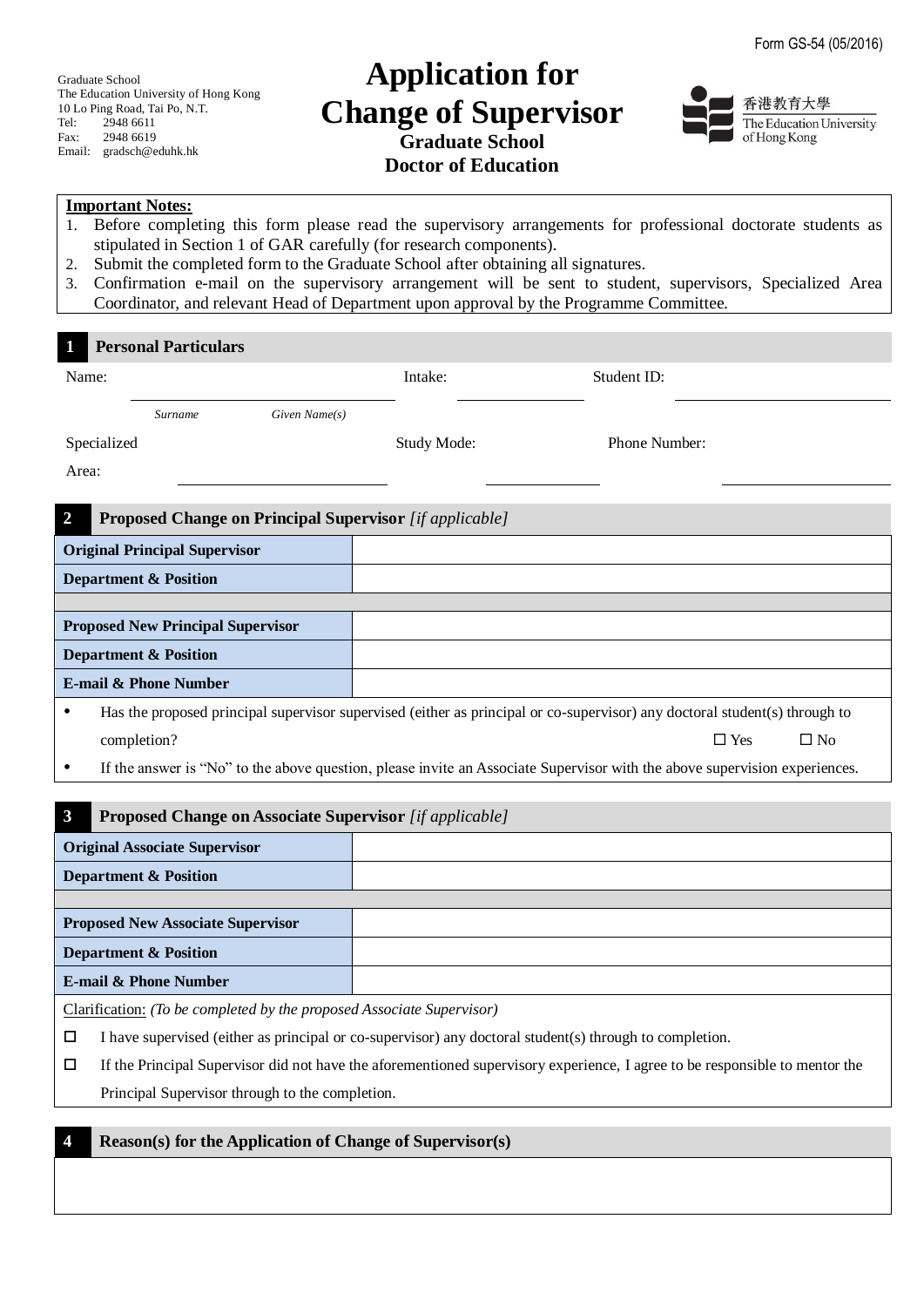| <b>Signatures</b><br>5                                                                                                    |                                                      |                                                                           |             |        |       |
|---------------------------------------------------------------------------------------------------------------------------|------------------------------------------------------|---------------------------------------------------------------------------|-------------|--------|-------|
| □                                                                                                                         |                                                      | I am willing to be supervised by the above proposed new supervision team. |             |        |       |
| <b>Student Name:</b>                                                                                                      |                                                      | Signature:                                                                |             |        | Date: |
| I *support / do not support the above proposed new supervisory arrangement. (*Please delete whichever inappropriate)<br>◻ |                                                      |                                                                           |             |        |       |
|                                                                                                                           | <b>Name of Area Coordinator:</b>                     | Signature:                                                                |             |        | Date: |
| <b>Agreement</b><br>6                                                                                                     |                                                      |                                                                           |             |        |       |
|                                                                                                                           |                                                      | To be completed by the original Principal Supervisor: [if applicable]     |             |        |       |
| □                                                                                                                         |                                                      | I agree with the above proposed change on supervisory arrangement.        |             |        |       |
| Name:                                                                                                                     |                                                      | <b>Signature:</b>                                                         |             |        | Date: |
|                                                                                                                           |                                                      |                                                                           |             |        |       |
|                                                                                                                           |                                                      | To be completed by the proposed new Principal Supervisor: [if applicable] |             |        |       |
| □                                                                                                                         | I agree to take up the role as Principal Supervisor. |                                                                           |             |        |       |
| <b>Name:</b>                                                                                                              |                                                      | Signature:                                                                |             |        | Date: |
|                                                                                                                           |                                                      |                                                                           |             |        |       |
|                                                                                                                           |                                                      | <b>Endorsement by Head of Department:</b>                                 |             |        |       |
|                                                                                                                           |                                                      |                                                                           |             | (Name: |       |
|                                                                                                                           |                                                      |                                                                           | Department: |        |       |
|                                                                                                                           |                                                      | To be completed by the original Associate Supervisor: [if applicable]     |             |        |       |
| ◻                                                                                                                         |                                                      | I agree with the above proposed change on supervisory arrangement.        |             |        |       |
| <b>Name:</b>                                                                                                              |                                                      | Signature:                                                                |             |        | Date: |
|                                                                                                                           |                                                      |                                                                           |             |        |       |

## **To be completed by the proposed new Associate Supervisor:** *[if applicable]*

I agree to take up the role as Associate Supervisor.

| Name: | Signature:                                                                                                                     | Date:        |  |
|-------|--------------------------------------------------------------------------------------------------------------------------------|--------------|--|
|       | *Endorsement by relevant Head of Department:                                                                                   |              |  |
|       |                                                                                                                                | (Name:       |  |
|       |                                                                                                                                | *Department: |  |
|       | *Endorsement is needed only when the affiliated department of Associate Supervisor is different from the Principal Supervisor. |              |  |